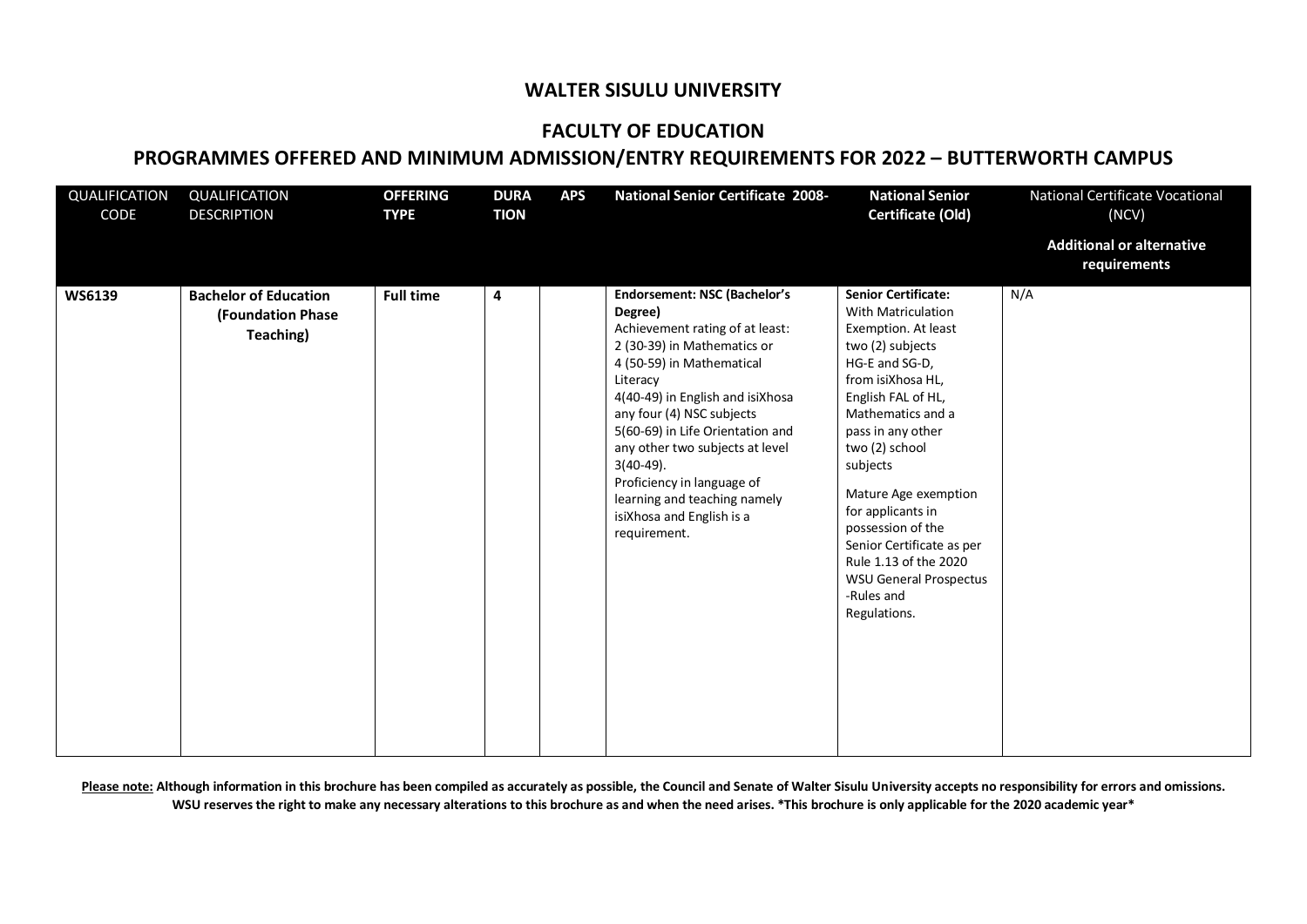| WS6140 | <b>B Ed: Senior Phase &amp; FET</b><br><b>Teaching</b><br>(Economics & Management<br>Sciences) | <b>Full time</b> | 4 | <b>Endorsement: NSC (Bachelor's</b><br>Degree)<br>Achievement rating of at least:<br>4 (50 - 59%) in English<br>4 (50-59) in any two subjects from<br>the following: Accounting, Business<br>Studies, Economics, Computer<br>Applications Technology/Information<br>Technology, Mathematics | <b>Senior Certificate:</b><br>With Matriculation<br>Exemption or mature age<br>exemption with at least<br>40% or E symbol on HG or<br>50% or D symbol on SG in<br>English and 40% or E (HG)<br>or 50% or D on SG in ANY<br>TWO of the following<br>subjects; Accounting,<br>Business Studies,<br>Computer Typing or<br>Computer Practice,<br>Economics, Mathematics. | Meet statutory requirements<br>A National Certificate Vocational (NCV)<br>Level 4/N3 Certificate with Bachelor's<br>degree endorsement with at least 50% in<br>English and 60% in any two of the<br>following subjects; Applied Accounting or<br>Financial Accounting, Business Practice,<br>Economic Environment, Life Orientation,<br>Mathematics, Office Data Processing.<br>OR                                                                     |
|--------|------------------------------------------------------------------------------------------------|------------------|---|---------------------------------------------------------------------------------------------------------------------------------------------------------------------------------------------------------------------------------------------------------------------------------------------|----------------------------------------------------------------------------------------------------------------------------------------------------------------------------------------------------------------------------------------------------------------------------------------------------------------------------------------------------------------------|--------------------------------------------------------------------------------------------------------------------------------------------------------------------------------------------------------------------------------------------------------------------------------------------------------------------------------------------------------------------------------------------------------------------------------------------------------|
|        |                                                                                                |                  |   |                                                                                                                                                                                                                                                                                             |                                                                                                                                                                                                                                                                                                                                                                      | N4 or N5 or N6 Certificate/National N<br>Diploma with 50% achievement in the<br>respective subjects that are equivalent<br>to English, Entrepreneurship & Business<br>Management, Financial Accounting,<br><b>Computer Practice or Information</b><br>Processing, Economics, Mathematics.<br>** NB Applicants with N4/N5/N6/N<br>Diploma will be admitted after being<br>subjected to RPL assessment as guided<br>by the university policies and rules |

Please note: Although information in this brochure has been compiled as accurately as possible, the Council and Senate of Walter Sisulu University accepts no responsibility for errors and omissions. **WSU reserves the right to make any necessary alterations to this brochure as and when the need arises. \*This brochure is only applicable for the 2020 academic year\***